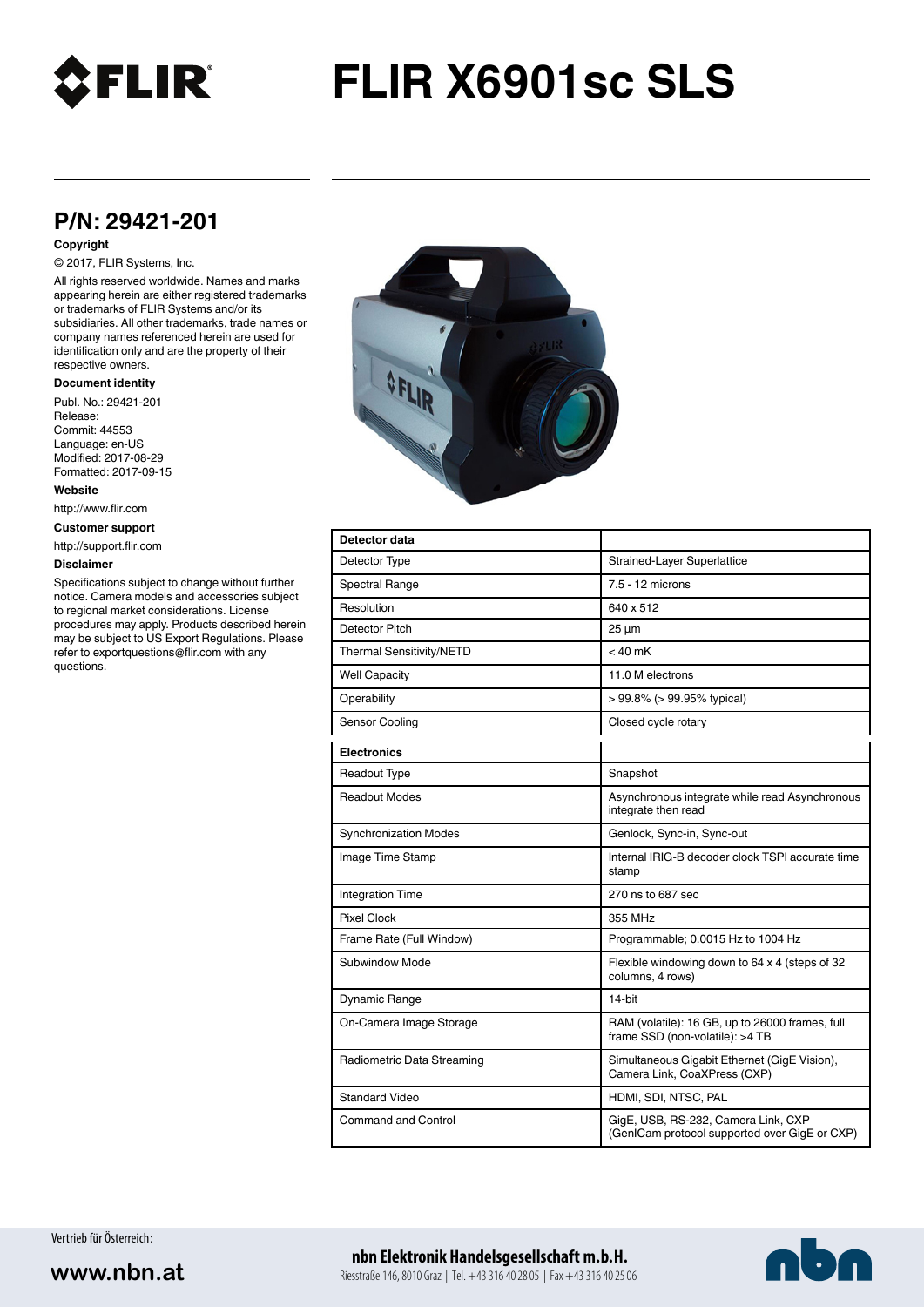

# **FLIR X6901sc SLS**

**P/N: 29421-201**

© 2017, FLIR Systems, Inc. #29421-201; r. /44553; en-US

| <b>Temperature Measurement</b>          |                                                                                                                                                                                              |
|-----------------------------------------|----------------------------------------------------------------------------------------------------------------------------------------------------------------------------------------------|
| <b>Standard Temperature Range</b>       | -20°C to 350°C (-4°F to 662°F)                                                                                                                                                               |
| <b>Optional Temperature Range</b>       | Up to 1,500°C (2,732°F) Up to 3,000°C (5,432°F)                                                                                                                                              |
| Accuracy                                | $\pm$ 1°C or $\pm$ 1% of reading:<br>0°C to +3000°C (25 mm, 50 mm, 100 mm<br>lenses)<br>$\pm$ 2°C or $\pm$ 2% of reading:<br>$-20^{\circ}$ C to 0 $^{\circ}$ C (25 mm, 50 mm, 100 mm lenses) |
| <b>Optics</b>                           |                                                                                                                                                                                              |
| Camera f/Number                         | f/2.5                                                                                                                                                                                        |
| Available Lenses (Uses FLIR HDC Optics) | 25 mm, 50 mm, 100 mm                                                                                                                                                                         |
| Close-up Lenses/Microscopes             | No microscopes available                                                                                                                                                                     |
| Lens Interface                          | FLIR HDC (4-tab bayonet)                                                                                                                                                                     |
| Focus                                   | Manual                                                                                                                                                                                       |
| Filtering                               | 4-position motorized filter wheel, standard 1-inch<br>filters                                                                                                                                |
| <b>Image/Video Presentation</b>         |                                                                                                                                                                                              |
| <b>Palettes</b>                         | Selectable 8-bit                                                                                                                                                                             |
| Automatic Gain Control                  | Manual, Linear, Plateau equalization, ROI, DDE                                                                                                                                               |
| Overlay                                 | Customizable (IRIG-B, Date, Integration time,<br>Internal temp, Frame rate, Sync mode, Cooler<br>hours)                                                                                      |
| Video Modes                             | HD: 720p/50/59.9 Hz, 1080p/25/29.9 Hz, SD:<br>NTSC, PAL                                                                                                                                      |
| Digital Zoom                            | 1x, 4x, 4:3                                                                                                                                                                                  |
| General                                 |                                                                                                                                                                                              |
| <b>Operating Temperature Range</b>      | -20°C to 50°C (-4°F to 122°F)                                                                                                                                                                |
| Shock/Vibration                         | 40 g, 11 msec 1/2 sine pulse/4.3 g RMS random<br>vibration, all 3 axes                                                                                                                       |
| Power                                   | 24 VDC (< 50 W steady state)                                                                                                                                                                 |
| Weight w/Handle, w/o Lens               | 6.35 kg (14 lbs)                                                                                                                                                                             |
| Size (L x W x H) w/o Lens, Handle       | 249 x 158 x 147 mm (9.8 x 6.2 x 5.8 in.)                                                                                                                                                     |
| Mounting                                | 2 x 1/4 in. -20<br>1 x 3/8 in. -16<br>4 x #10-24<br>Side: $3x \frac{1}{4}$ in. -20 (each side)                                                                                               |

## **Supplies & accessories:**

- 4209169; Lens 7.5-12 um 100 mm f/2.5 HDC Bayonet
- 4209167; Lens 7.5-12 um 25 mm f/2.5 HDC Bayonet
- 4209168; Lens 7.5-12 um 50 mm f/2.5 HDC Bayonet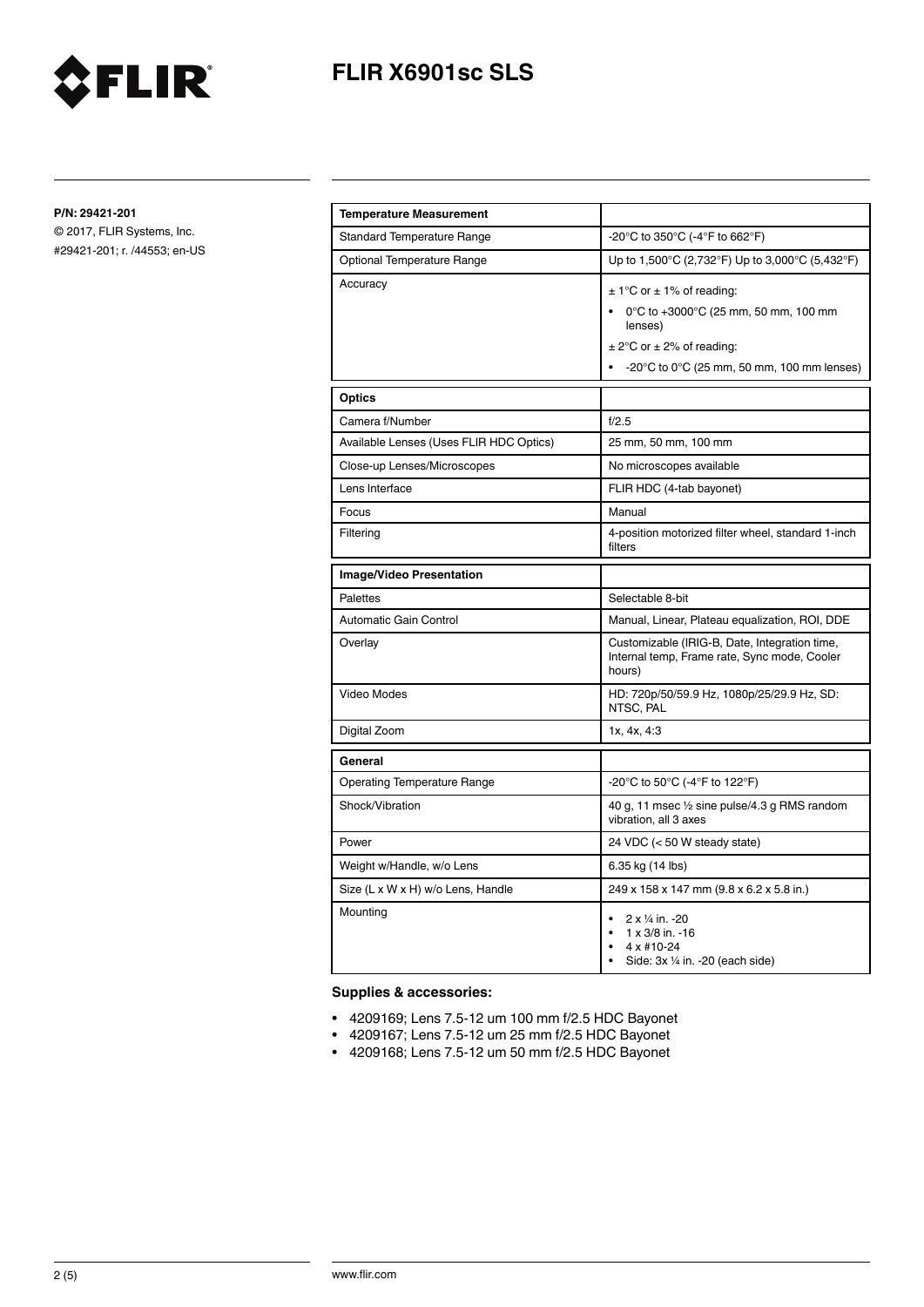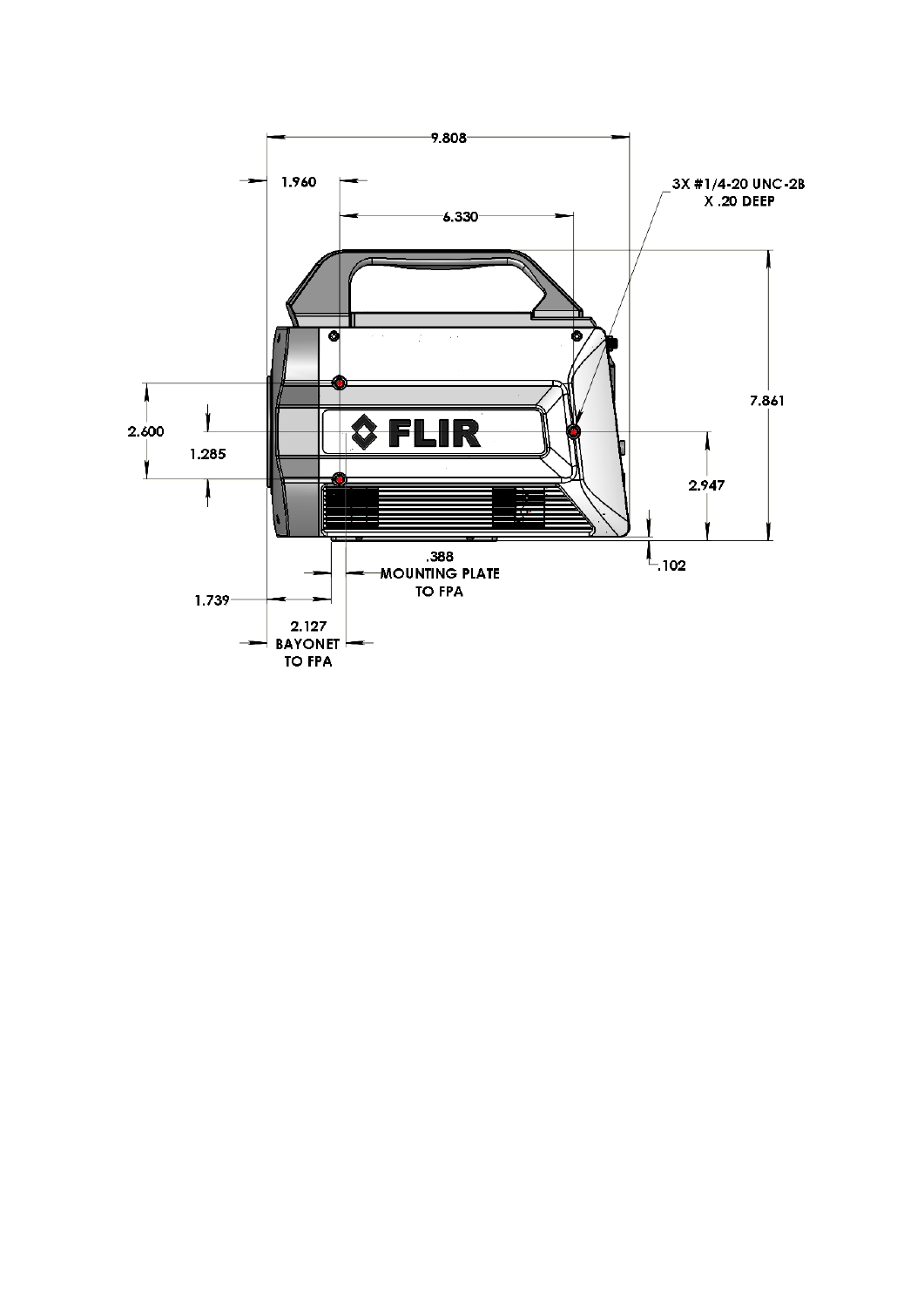